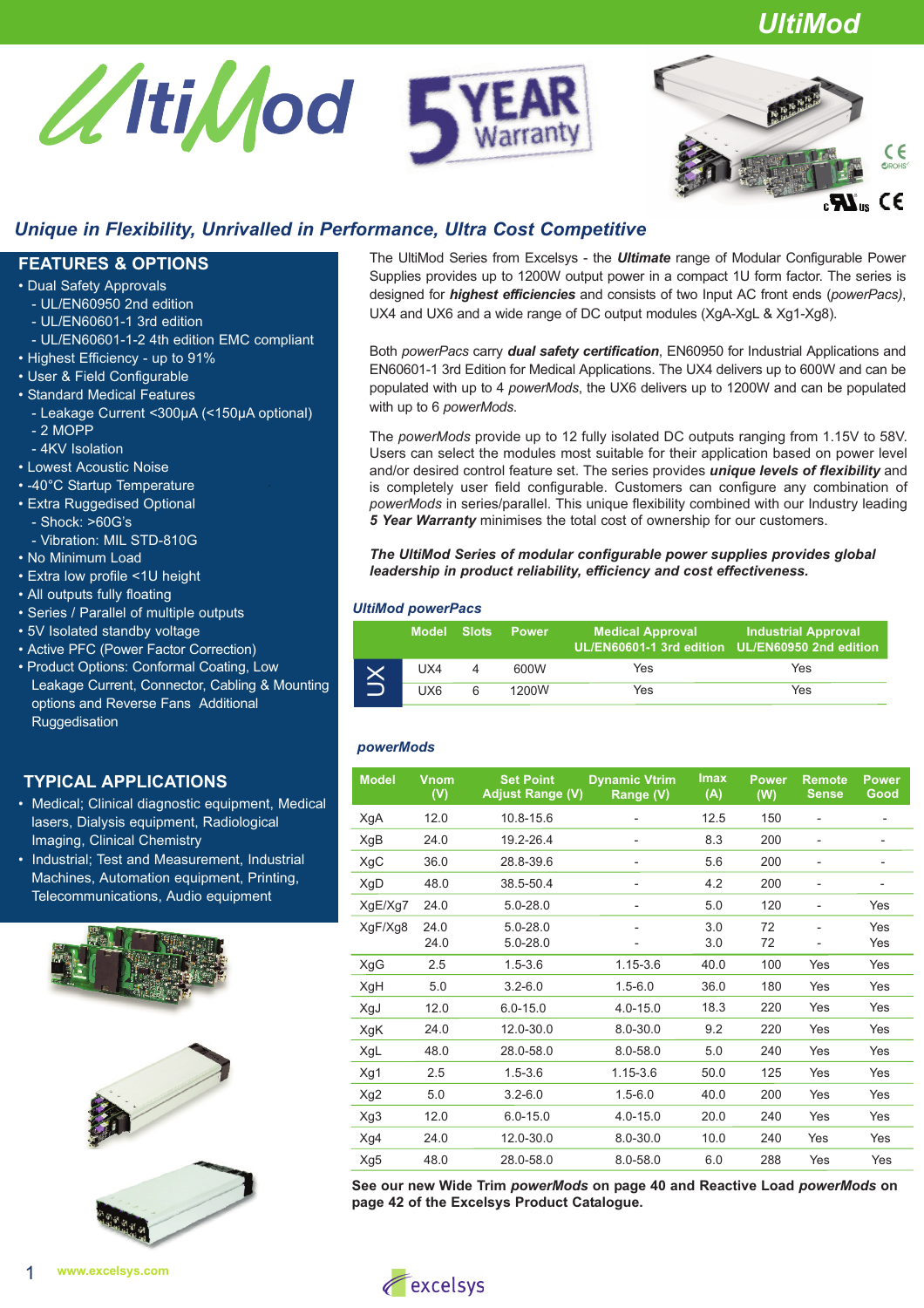| <b>INPUT</b>                                                   |                                                                                                                    |                 |                    |             |                  |
|----------------------------------------------------------------|--------------------------------------------------------------------------------------------------------------------|-----------------|--------------------|-------------|------------------|
| <b>Parameter</b>                                               | <b>Conditions/Decription</b>                                                                                       | <b>Min</b>      | <b>Nom</b>         | <b>Max</b>  | <b>Units</b>     |
| <b>Input Voltage Range</b>                                     | Universal Input 47-440Hz                                                                                           | 85              |                    | 264         | <b>VAC</b>       |
|                                                                |                                                                                                                    | 120             |                    | 380         | <b>VDC</b>       |
| <b>Power Rating</b>                                            | UX4: See derating curves                                                                                           |                 | 600                |             | W                |
|                                                                | UX6: See derating curves                                                                                           |                 | 1200               |             | W                |
| UX4<br><b>Input Current</b>                                    | 85VAC in 400W out                                                                                                  |                 | 7.5                |             | A                |
| UX <sub>6</sub>                                                | 85VAC in 850W out                                                                                                  |                 | 11.5               |             |                  |
| <b>Inrush Current</b><br><b>Undervoltage Lockout</b>           | 230VAC @ 25°C UX6/UX4<br>Shutdown                                                                                  | 65              |                    | 25/50<br>74 | Α<br><b>VAC</b>  |
| <b>Power Factor</b>                                            | 110 VAC @ Full Load                                                                                                | 0.98            | 0.99               |             |                  |
| UX4<br><b>Fusing</b>                                           | 250V                                                                                                               |                 | F8A HRC            |             |                  |
| UX <sub>6</sub>                                                | 250V                                                                                                               |                 | F12A HRC           |             |                  |
| <b>OUTPUT</b>                                                  |                                                                                                                    |                 |                    |             |                  |
| <b>Parameter</b>                                               | <b>Conditions/Description</b>                                                                                      | <b>Min</b>      | <b>Nom</b>         | <b>Max</b>  | <b>Units</b>     |
| powerMod Power                                                 | As per powerMod table                                                                                              |                 |                    |             |                  |
| <b>Output Adjustment Range</b>                                 | Manual: Multi-turn potentiometer. As per powerMod table                                                            |                 |                    |             |                  |
| <b>Minimum Load</b>                                            | Dynamic: As per powerMod table                                                                                     |                 | $\mathbf 0$        |             | Α                |
| <b>Load &amp; Cross Regulation</b>                             | For 25% to 75% load change                                                                                         |                 |                    | ±0.2        | $\%$             |
| <b>Transient Response</b>                                      | For 25% to 75% load change: Voltage Deviation; XgA-XgD                                                             |                 |                    | 2.5         | $\%$             |
|                                                                | Settling Time: XgA-XgD                                                                                             |                 |                    | 500         | μs               |
|                                                                | Voltage Deviation: XgE-XgL, Xg1-Xg8                                                                                |                 |                    | 10          | $\frac{0}{0}$    |
|                                                                | Settling Time: XgE-XgL                                                                                             |                 |                    | 250         | μs               |
| <b>Ripple and Noise</b>                                        | 20MHz 100mV or 1.0% pk-pk (except 150mV XqA)                                                                       |                 |                    |             |                  |
| <b>Overvoltage Protection</b><br><b>Overcurrent Protection</b> | Latching<br>Straight line with hiccup activation at <30% of Vnom.                                                  | 105<br>105      |                    | 170<br>170  | $\%$<br>$\%$     |
| <b>Line Regulation</b>                                         | For ±10% change from nominal line                                                                                  |                 |                    | ±0.1        | $\%$             |
| <b>Remote Sense</b>                                            | Max. line drop compensation (except XqA, B, C, D, E, F)                                                            |                 |                    | 0.5         | <b>VDC</b>       |
| Overshoot                                                      |                                                                                                                    |                 |                    | 2           | $\%$             |
| <b>Rise Time</b>                                               | Monotonic                                                                                                          |                 | 15                 |             | ms               |
| <b>Turn-on Delay</b>                                           | From AC in and Global Enable                                                                                       |                 | 700                |             | ms               |
|                                                                | powerMod Enable                                                                                                    |                 | 2                  |             | ms               |
| Hold-up Time                                                   | For nominal output voltages at full load.<br>Output to Output/Output to Chassis                                    | 15<br>500 / 500 |                    | 20          | ms<br><b>VDC</b> |
| <b>Output Isolation</b>                                        |                                                                                                                    |                 |                    |             |                  |
| <b>GENERAL</b>                                                 |                                                                                                                    |                 |                    |             |                  |
| <b>Parameter</b>                                               | <b>Conditions/Description</b>                                                                                      | <b>Min</b>      | <b>Nom</b>         | <b>Max</b>  | <b>Units</b>     |
| <b>Isolation Voltage</b>                                       | Input to Output                                                                                                    | 4000            |                    |             | <b>VAC</b>       |
|                                                                |                                                                                                                    |                 |                    |             | <b>VAC</b>       |
|                                                                | Input to Chassis                                                                                                   | 1500            |                    |             |                  |
| <b>Efficiency</b>                                              | 230VAC, 1200W @ 24V                                                                                                |                 | 90                 | 91          | $\%$             |
| <b>Safety Agency Approvals</b>                                 | EN60601-1 3rd Edition, UL60601-1, CSA601, UL File No. E230761                                                      |                 |                    |             |                  |
| <b>Leakage Current</b>                                         | EN60950 2nd Edition, CSA C22.2 No. 60950-1, UL File No.E181875<br>250VAC, 60Hz, 25°C                               |                 |                    | 300         | μA               |
|                                                                | 250VAC, 60Hz, 25°C (Option 04)                                                                                     |                 |                    | 150         | μA               |
| Weight                                                         | See weight calculators on Excelsys website                                                                         |                 |                    |             |                  |
| <b>Signals</b>                                                 | See section 4.9 of catalogue                                                                                       |                 |                    |             |                  |
| <b>Bias Supply</b>                                             | Always on, current 500mA                                                                                           | 4.8             | 5.0                | 5.2         | <b>VDC</b>       |
| <b>Reliability</b>                                             | Failures per million hours at 40°C and full load<br>powerMod                                                       |                 |                    | 0.958       | fpmh             |
|                                                                | See Section 7.1 . powerPac excludes fans<br>powerPac                                                               |                 |                    | 0.92        | fpmh             |
| <b>MTBF</b>                                                    |                                                                                                                    | 670             |                    |             | kHours           |
|                                                                | UX4 with two XgA's @ full load. Telecordia SR-332, Issue 1 May 2001,<br>ground benign, ambient temperature of 40°C |                 |                    |             |                  |
|                                                                |                                                                                                                    |                 |                    |             |                  |
| <b>EMC</b>                                                     | <b>Standard</b>                                                                                                    |                 | Level              |             |                  |
| <b>Parameter</b><br><b>Emissions</b>                           |                                                                                                                    |                 |                    |             | <b>Units</b>     |
| Conducted                                                      | EN55011, EN55022, FCC                                                                                              |                 | Class B*           |             |                  |
| Radiated                                                       | EN55011, EN55022, FCC                                                                                              |                 | Class B*           |             |                  |
| <b>Harmonic Distortion</b>                                     | EN61000-3-2 Class A                                                                                                |                 | Compliant          |             |                  |
| <b>Flicker &amp; Fluctuation</b>                               | EN61000-3-3                                                                                                        |                 | Compliant          |             |                  |
| <b>Immunity</b>                                                |                                                                                                                    |                 |                    |             |                  |
| <b>Electrostatic Discharge</b>                                 | EN61000-4-2                                                                                                        |                 | Level 2            |             |                  |
| <b>Radiated Immunity</b><br><b>Fast Transients-Burst</b>       | EN61000-4-3<br>EN61000-4-4                                                                                         |                 | Level 3<br>Level 3 |             |                  |
| <b>Input Line Surges</b>                                       | EN61000-4-5                                                                                                        |                 | Level 3            |             |                  |
| <b>Conducted Immunity</b>                                      | EN61000-4-6                                                                                                        |                 | Level 3            |             |                  |
| <b>Voltage Dips</b>                                            | EN61000-4-11, SEMI F47 Compliant (1)                                                                               |                 | Compliant          |             |                  |
| <b>ENVIRONMENTAL</b>                                           |                                                                                                                    |                 |                    |             |                  |
| <b>Parameter</b>                                               | <b>Conditions/Description</b>                                                                                      | <b>Min</b>      | <b>Nom</b>         | <b>Max</b>  | <b>Units</b>     |
| <b>Operating Temperature</b>                                   | Operates to specification below -20°C after 10 min warm-up                                                         | -40             |                    | $+70$       | °С               |
| <b>Storage Temperature</b>                                     |                                                                                                                    | $-40$           |                    | $+85$       | $^{\circ}$ C     |
| <b>Derating</b>                                                | See Page 8 for full temperature deratings                                                                          |                 |                    |             |                  |
| <b>Relative Humidity</b>                                       | Non-condensing                                                                                                     | 5               |                    | 95          | %RH              |
| <b>Acoustic Noise</b>                                          | Measured from distance of 1m; UX4/UX6. See Page 58 of catalogue                                                    |                 | 39.8/42.7          |             | dBA              |
| <b>Shock</b>                                                   |                                                                                                                    | 60              |                    |             | G                |
| Vibration<br><b>Altitude</b>                                   | MIL-STD810G<br>Operational: 2000m, Storage: 8000m                                                                  |                 |                    |             |                  |

**NOTES** 1. SEMI F47 compliant at input voltages >160VAC. Consult Excelsys for details.

2. Visit www.excelsys.com for configuration and ordering and contact information.

3. Product is not UL/EN certified for 120-380VDC input operation. Consult Excelsys for details.

\* See section 7.3 of the Excelsys Modular Designers Manual and Product Catalogue for more information on Class B compliance.

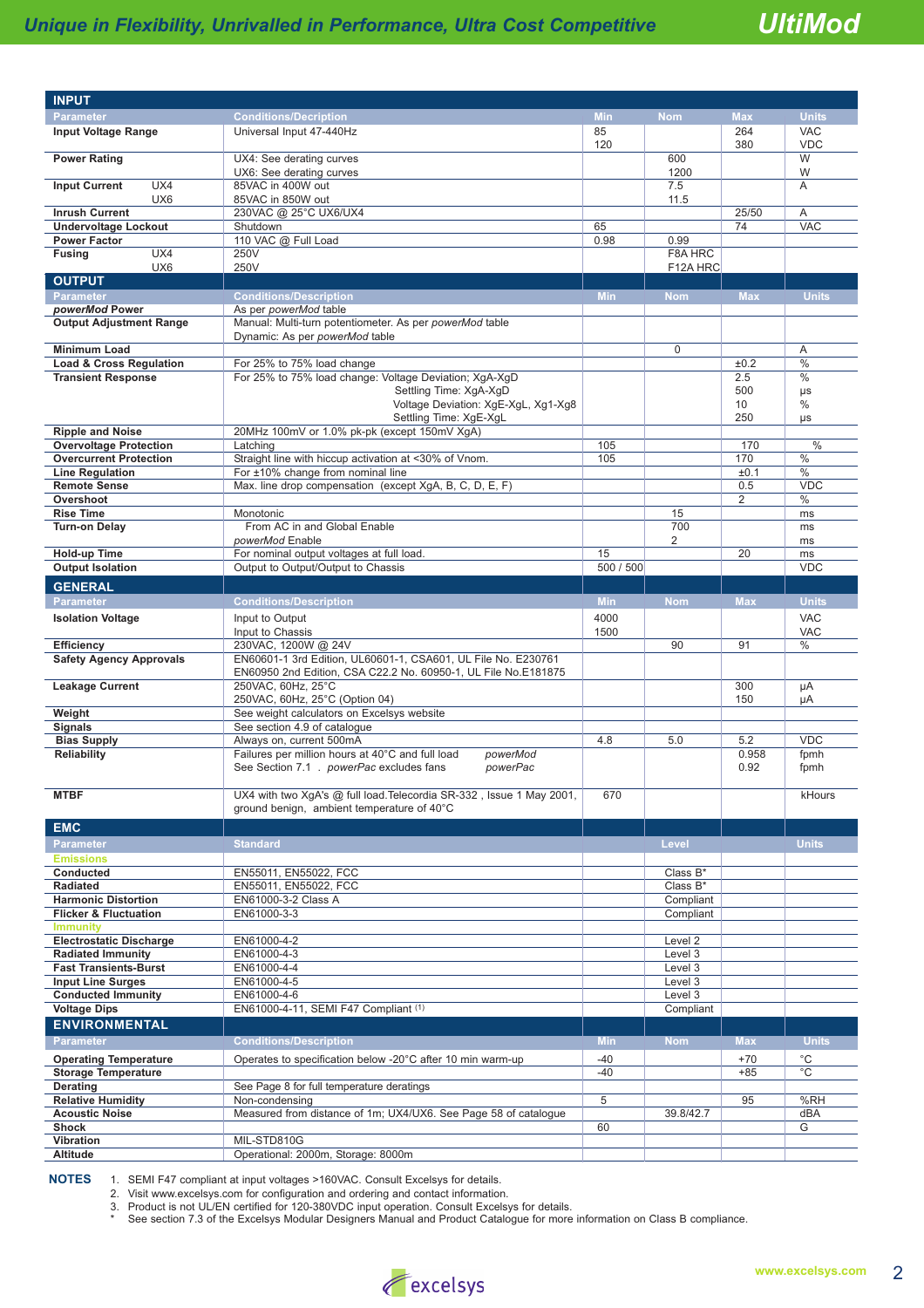V1 Adjust

V<sub>2</sub> Adjust

#### **Output Connectors**

The output *powerMods* connection details are shown below. Type A connectors are for single output *powerMods* XgA-XgT and Xg1-Xg7. The Type B connector is for the dual output XgF/Xg8 *powerMod*. The power and signal connectors are as follows:



# **Type A:** *powerMods* **Type B:** *powerMod*





| Pin            | J3           | J3              | J3              | J3       | J3           | J4       | J4       |
|----------------|--------------|-----------------|-----------------|----------|--------------|----------|----------|
| Module         | (XqA to XqD) | $(XqG-XqQ)$     | $(XqR-XqT)$     | (XgE)    | (XgF)        | (Type A) | (Type B) |
|                |              | $(Xg1-Xg5)$     |                 | (Xg7)    | (Xg8)        |          |          |
|                | not used     | +Sense*         | not used        | not used | -pg $(V2)$   | -Vout    | $-V2$    |
| $\overline{2}$ | Common       | -Sense*         | -Vtrim          | not used | $+pg(V2)$    | +Vout    | $+V2$    |
| 3              | not used     | Vtrim           | $+V$ trim       | not used | Inhibit V2)  |          | $-V1$    |
| 4              | not used     | Itrim           | Itrim           | Common   | Common (V2)  |          | $+V1$    |
| 5              | +Inhibit     | +Inhibit/Enable | +Inhibit/Enable | -pg      | -pg $(V1)$   |          |          |
| 6              | -Inhibit     | -Inhibit/Enable | -Inhibit/Enable | $+pg$    | +pg $(V1)$   |          |          |
| 7              | not used     | $+pg$           | $+pg$           | Inhibit  | Inhibit (V1) |          |          |
| 8              | not used     | -pg             | -pg             | Common   | Common (V1)  |          |          |

<sup>\*</sup>remote sense not present on XgR and XgT *powerMods*.

**Output Mating Connectors**

J3: Locking Molex 51110-0860; Non Locking Molex 51110-0850; Crimp Terminal: Molex p/n 50394. Or Molex 51110-0856, includes Locking Tab & Polarization Keying,

J4 (Type A): M4 Screw (8mm)

J4 (Type B) Connector(s): Camden CTB9200/4A or Wurth Elektronik 691 352 710 004

#### **Input Connectors**

The UltiMod series has a variety of input connector options to ease system integration. These include IEC, Input cables (3-wire) and IEC to Screw Terminal Adaptor.

### **J1 & J2 Connectors UX4 J1 & J2 Connectors UX6**





| Pin | J <sub>1</sub> | J2             |
|-----|----------------|----------------|
| 1   | Line           | Common         |
| 2   | Neutral        | +5V Bias       |
| 3   | Earth          | not used       |
| 4   |                | <b>AC Fail</b> |
| 5   |                | Fan Fail       |
| 6   |                | Global Enable  |
|     |                | Temp Alarm     |
| 8   |                | Global Inhibit |
|     |                |                |

#### **Input Mating Connectors**

J1: IEC320 type female plug rated 13, Locking IEC cable and connector: Schaffner EMC part number IL13-US1-SVT-3100-183. J2: Locking Molex 51110-0860; Non Locking 51110-0850; Crimp Terminal: Molex p/n 50394: Or Molex 51110-0856, includes Locking Tab & Polarization Keying

#### **Input Cable (Option D)**

The UltiMod Series is also available with an input cable connection option allowing greater flexibility when mounting the UltiMod in the system. Individually insulated input cables are 300mm in length and come supplied with Faston connectors.

#### **IEC to Screw Terminal Adaptor**

Some applications may require a screw terminal input rather than the standard IEC320 connector provided with the UltiMod. For such applications, Excelsys can offer the XE1, the IEC to Screw terminal adaptor accessory plug. This is a press fit connector that plugs securely into the UltiMod *powerPac* and provides the system integrator with screw terminals for mains connection. Recommended IEC to Faston/Terminal Lugs Schurter P/N 4788.8000

#### **Derating Curves**